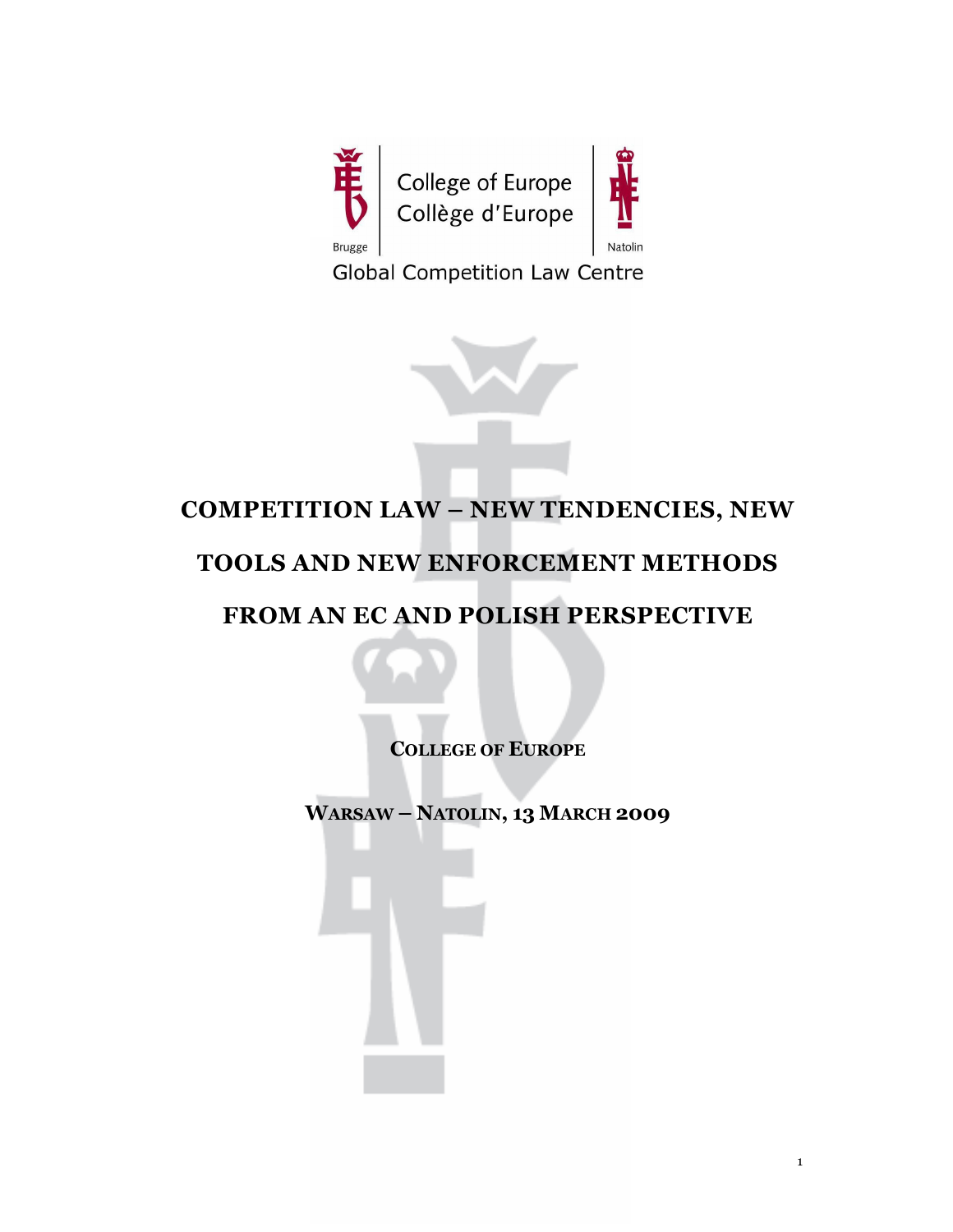|                   | <b>CONFERENCE PROGRAMME</b>                                                                                         |  |
|-------------------|---------------------------------------------------------------------------------------------------------------------|--|
|                   |                                                                                                                     |  |
| $8.30 - 9.15$     | <b>Registration</b>                                                                                                 |  |
| $9.15 - 9.30$ :   | <b>Welcome words</b>                                                                                                |  |
|                   | <b>Prof. Paul Demaret</b><br>Rector, College of Europe                                                              |  |
| $9.30 - 9.45$     | <b>Presentation of the conference</b>                                                                               |  |
|                   | <b>Prof. Jacques Bourgeois</b><br>President of the GCLC, Professor at the College of Europe                         |  |
|                   | <b>Prof. Massimo Merola</b><br>Member of the Executive Committee of the GCLC, Professor at<br>the College of Europe |  |
|                   | <b>CHAIR: Jacques Bourgeois</b>                                                                                     |  |
| $9.45 - 10.15$ :  | <b>Effectiveness of competition law</b>                                                                             |  |
|                   | Małgorzata Krasnodębska-Tomkiel<br>President of the Office for Competition and Consumers'<br>Protection             |  |
| $10.15 - 10.45$   | Keynote speech - The general trends of antitrust<br>enforcement by the European Commission                          |  |
|                   | <b>Anthony Whelan</b><br>Head of Cabinet of Ms. Kroes, Commissioner in charge of<br><b>Competition Policy</b>       |  |
| $10.45 - 11.00$ : | <b>Coffee break</b>                                                                                                 |  |
|                   | <b>CHAIR: Prof. Tadeusz Skoczny</b>                                                                                 |  |
| $11.00 - 11.30$ : | Private antitrust actions (the White Paper on damage<br>actions, injunctive relief, the "Eurodefence")              |  |
|                   | <b>Paul Csiszár</b>                                                                                                 |  |

Director, DG COMP, European Commission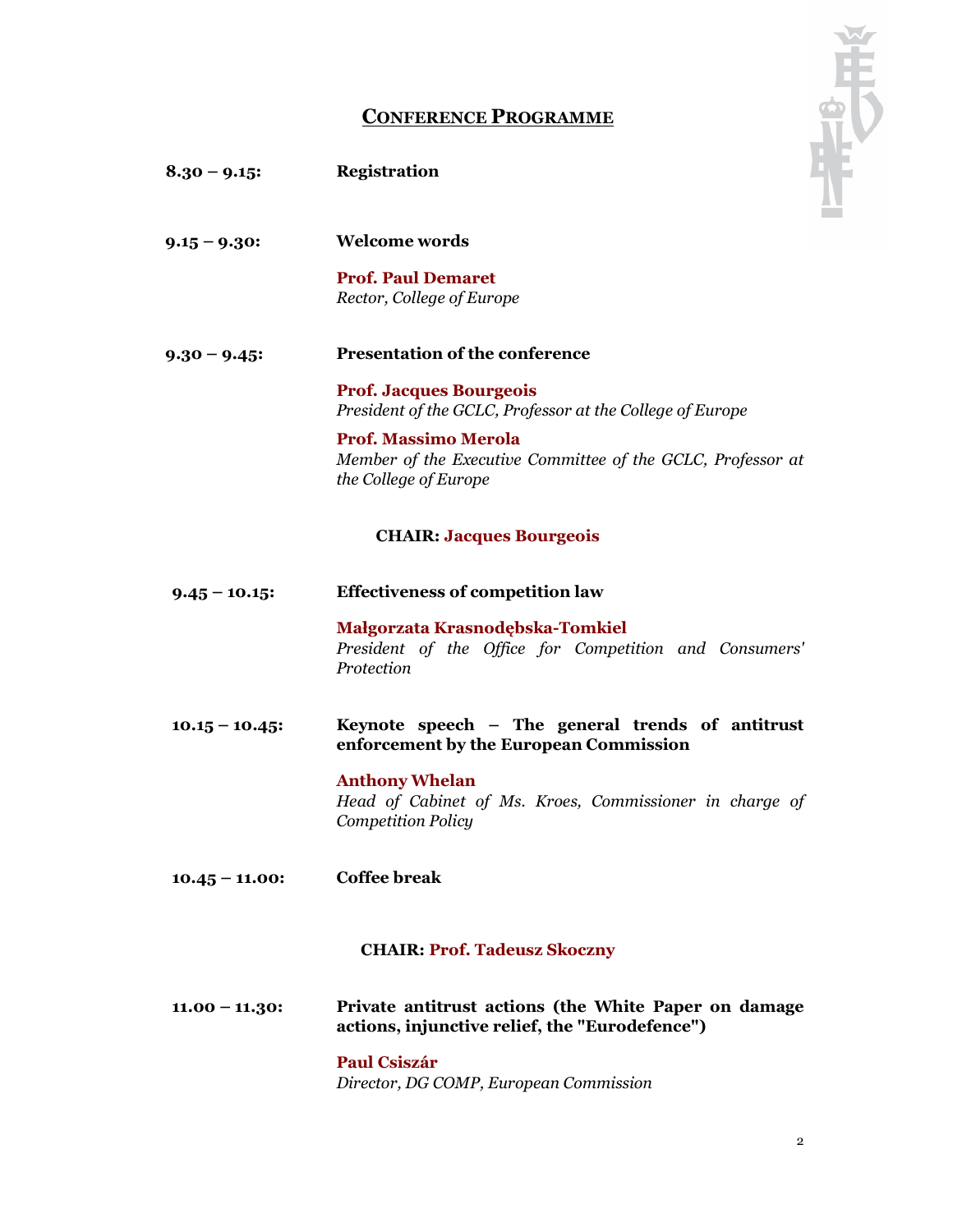| $11.30 - 12.00$   | Claims for damages – private enforcement<br>of<br>competition rules before Polish Courts                                      |  |  |
|-------------------|-------------------------------------------------------------------------------------------------------------------------------|--|--|
|                   | <b>Dr Dawid Miasik</b><br>Polish Academy of Science; Bureau of Studies and Analyses of<br>the Supreme Court, Warsaw           |  |  |
| $12.00 - 12.30$ : | Leniency and fines – new tools in public enforcement by<br>the Polish competition authority                                   |  |  |
|                   | Katarzyna Racka & Anna Sekinda<br>Competition Protection Department of the Office for Competition<br>and Consumers Protection |  |  |
| $12.30 - 13.00$   | Leniency, settlements and fines – The view of an EU Law<br>practitioner                                                       |  |  |
|                   | <b>Prof. José Rivas</b><br>Professor at the College of Europe, Natolin Campus and Partner,<br>Bird & Bird                     |  |  |
| $13.00 - 13.30$ : | Comments – Panel discussion and questions from the<br>floor                                                                   |  |  |
|                   | Małgorzata Szwaj<br>Counsel, Linklaters, Warsaw                                                                               |  |  |
|                   | <b>Dorothy Hansberry-Bieguńska</b><br>Partner, Wardyński & Partners, Warsaw                                                   |  |  |
| $13.30 - 14.20$   | Lunch                                                                                                                         |  |  |
|                   | <b>CHAIR: Prof. Stanislaw Sołtysiński</b>                                                                                     |  |  |
| $14.20 - 14.50$ : | Vertical restraints in Poland: how far from economic<br>approach?                                                             |  |  |
|                   | Dr Agata Jurkowska<br>The Warsaw University                                                                                   |  |  |
| $14.50 - 15.20$   | Protecting consumers or competitors? What is an<br>"abuse"?                                                                   |  |  |
|                   | <b>Dr Konrad Kohutek</b><br>Polish-German<br>Center for Banking Law, Jagiellonian<br>University, Cracow                       |  |  |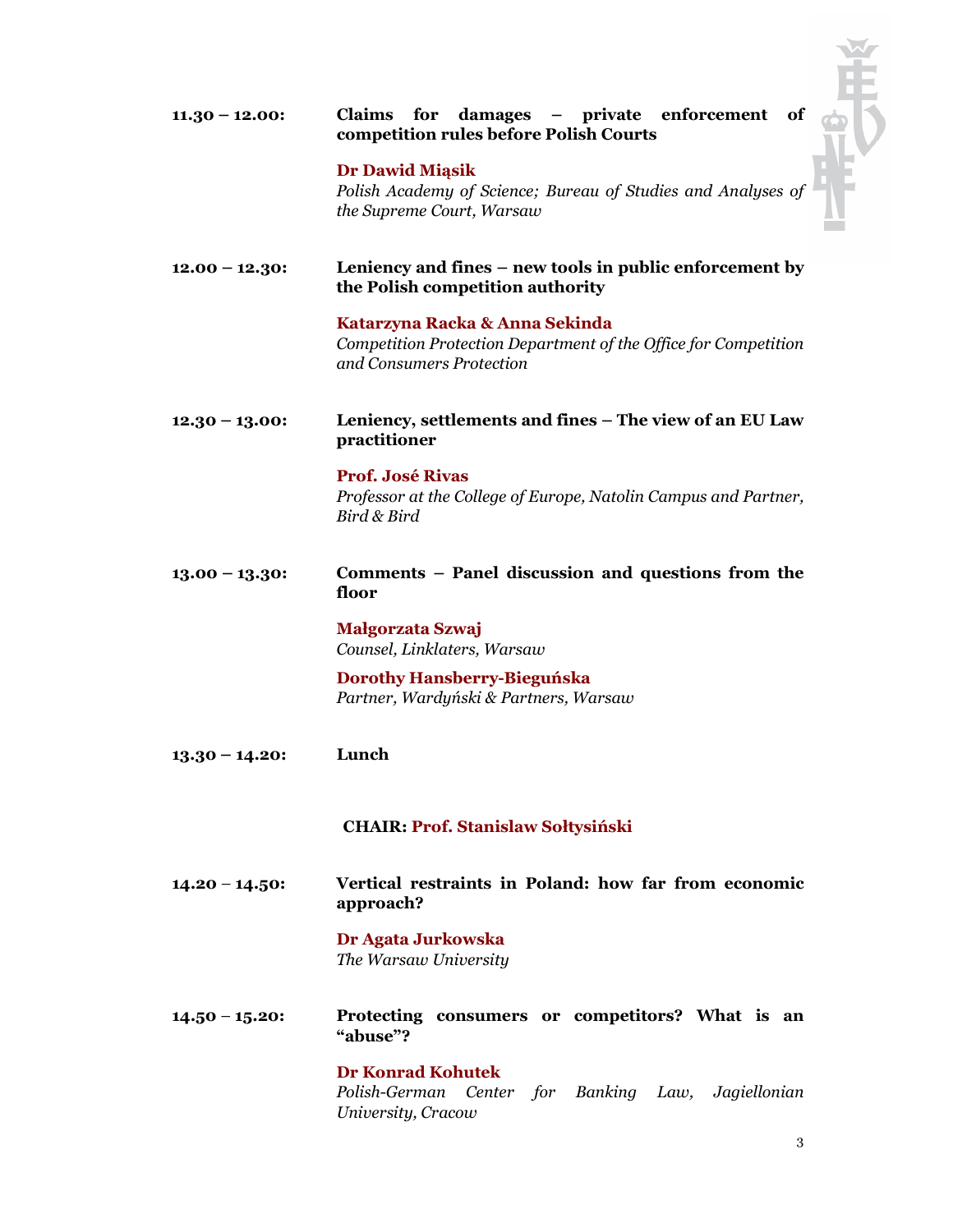

Europe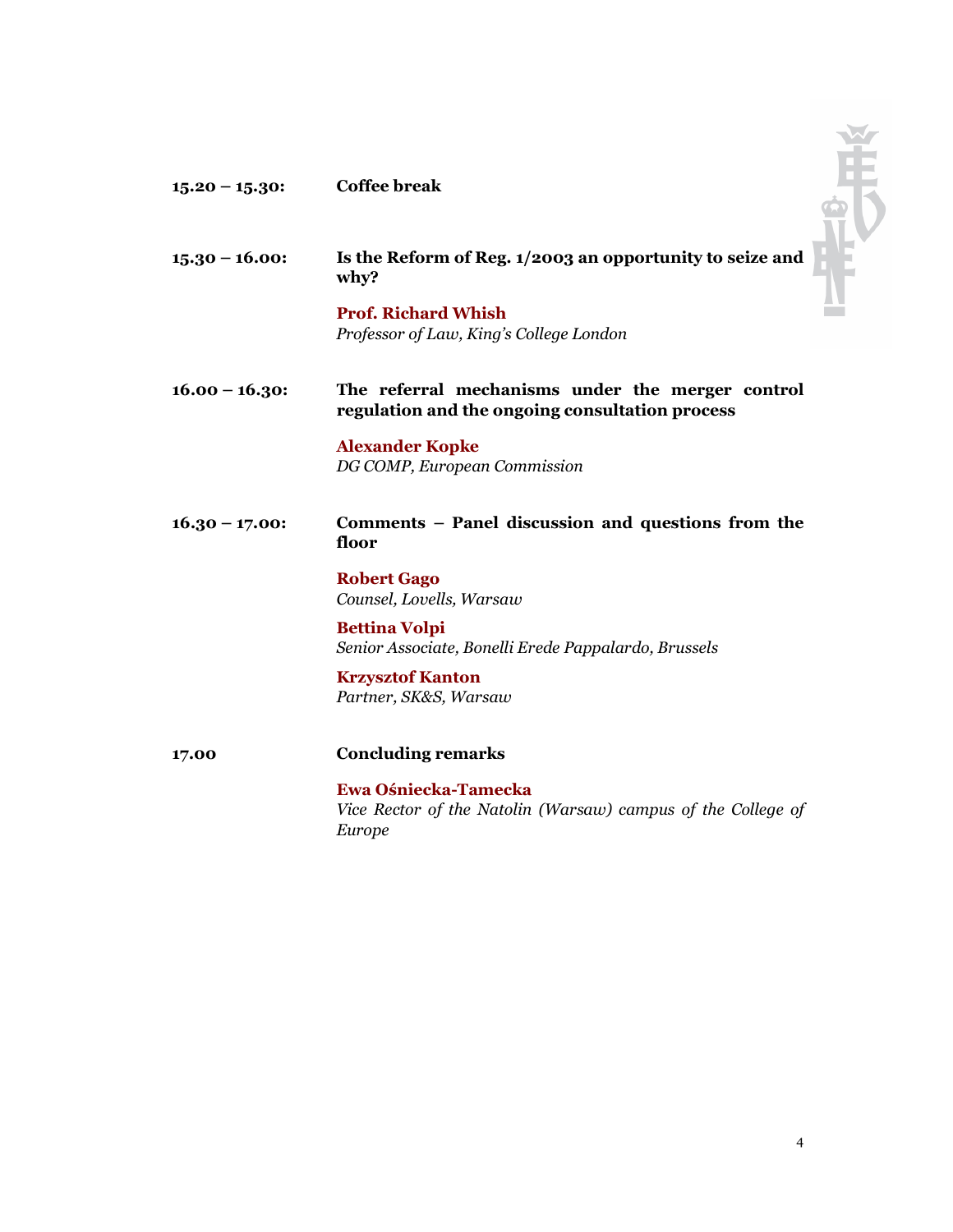

#### REGISTRATION FORM

#### COMPETITION LAW – NEW TENDENCIES, NEW TOOLS AND NEW ENFORCEMENT METHODS FROM AN EC AND POLISH PERSPECTIVE

13 March 2009

Natolin Campus, ul. Nowoursynowska 84, box 120, PL-02/797 Warsaw 78

| To be sent by e-mail or fax before 9 March 2009 to: |                          |  |  |  |
|-----------------------------------------------------|--------------------------|--|--|--|
| Global Competition Law Centre                       |                          |  |  |  |
| College of Europe, Bruges                           |                          |  |  |  |
| E-mail: info@gclc.coleurop.be                       | $Fax: +32(0) 2 741 1012$ |  |  |  |
|                                                     |                          |  |  |  |
|                                                     |                          |  |  |  |
|                                                     |                          |  |  |  |
|                                                     |                          |  |  |  |
|                                                     |                          |  |  |  |
|                                                     |                          |  |  |  |
|                                                     |                          |  |  |  |
|                                                     |                          |  |  |  |
| <b>Invoice for:</b><br>$\Box$ Company               |                          |  |  |  |

□ Participant

Fee for lunch and conference materials: €100

Please note that this conference is not a commercial event. Since the GCLC is a non profit organization, the 100 $\epsilon$  fee is only intended to cover the costs of the conference, including catering and documentation.

#### Payment:

 I have transferred the amount of 100 Euros (incl. VAT) to the 001-4152050-41 bank account (Fortis Bank, Vlamingstraat 78, BE-8000 Brugge); IBAN Number : BE88 0014 1520 5041; SWIFT : GEBABEBB)

Date : ..................................................Signature : ..........................................